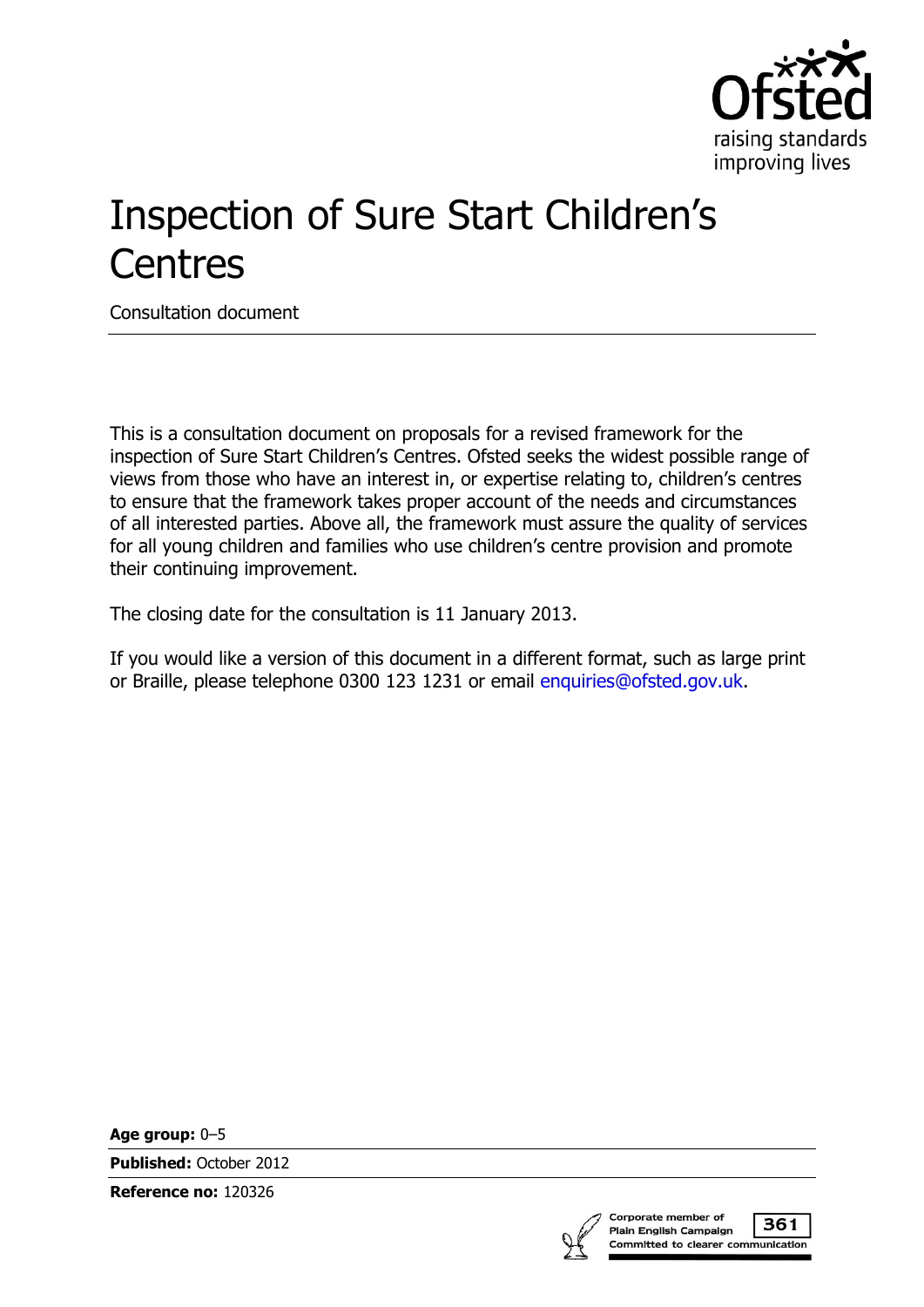The Office for Standards in Education, Children's Services and Skills (Ofsted) regulates and inspects to achieve excellence in the care of children and young people, and in education and skills for learners of all ages. It regulates and inspects childcare and children's social care, and inspects the Children and Family Court Advisory Support Service (Cafcass), schools, colleges, initial teacher training, work-based learning and skills training, adult and community learning, and education and training in prisons and other secure establishments. It assesses council children's services, and inspects services for looked after children, safeguarding and child protection.

If you would like a copy of this document in a different format, such as large print or Braille, please telephone 0300 123 1231, or email enquiries@ofsted.gov.uk.

You may reuse this information (not including logos) free of charge in any format or medium, under the terms of the Open Government Licence. To view this licence, visit www.nationalarchives.gov.uk/doc/open-government-licence/, write to the Information Policy Team, The National Archives, Kew, London TW9 4DU, or email: psi@nationalarchives.gsi.gov.uk.

This publication is available at www.ofsted.gov.uk/resources/120326.

To receive regular email alerts about new publications, including survey reports and school inspection reports, please visit our website and go to 'Subscribe'.

Piccadilly Gate Store Street Manchester M1 2WD

T: 0300 123 1231 Textphone: 0161 618 8524 E: enquiries@ofsted.gov.uk W: www.ofsted.gov.uk

No. 120326 © Crown copyright 2012

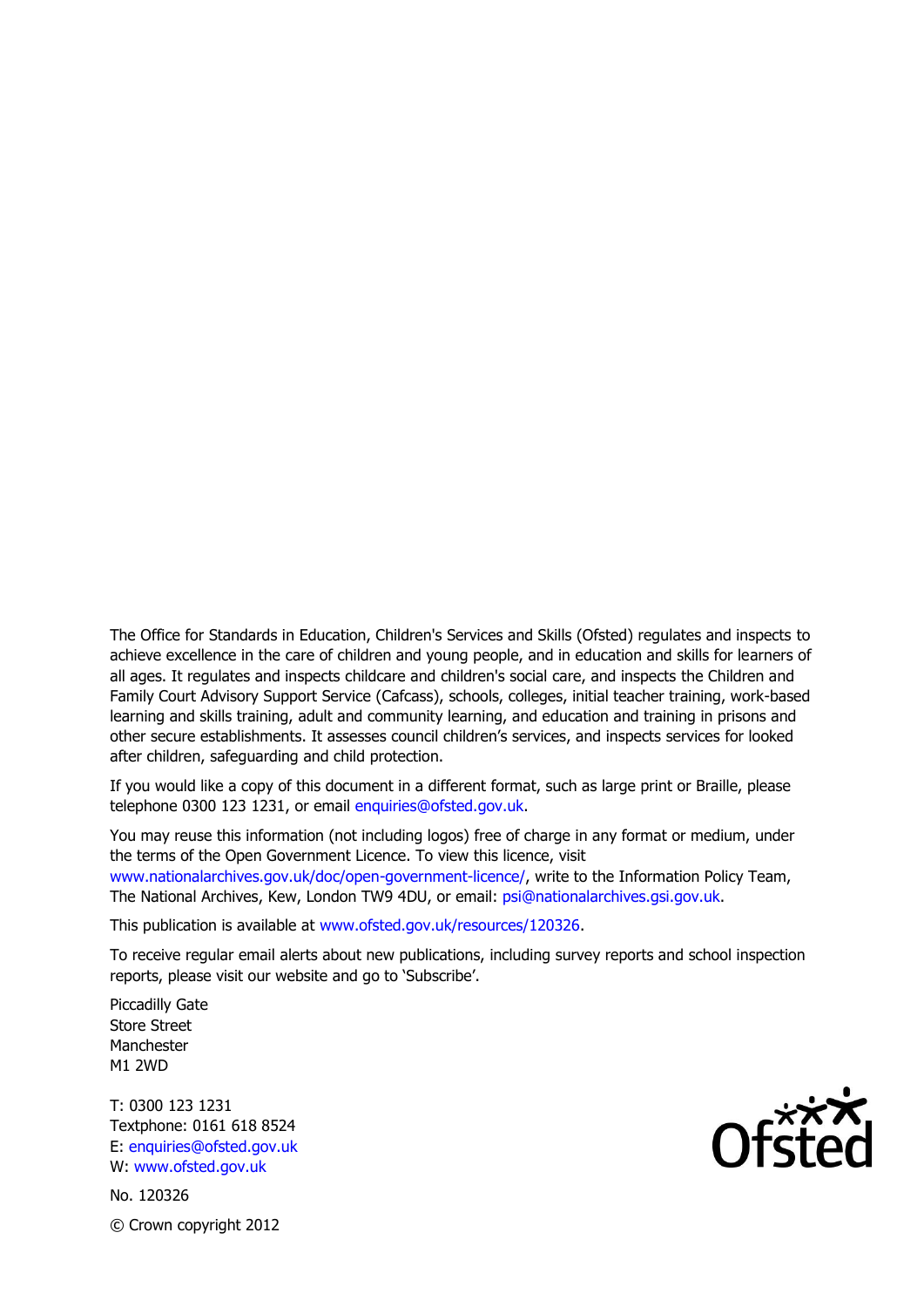# **Contents**

| <b>About Ofsted</b>                                                      | 4  |
|--------------------------------------------------------------------------|----|
| Purpose and background to the consultation                               | 4  |
| <b>Proposals for inspecting children's centres</b>                       | 5  |
| The consultation process                                                 | 11 |
| <b>Questionnaire for the inspection of Sure Start Children's Centres</b> | 12 |
| What did you think of this consultation?                                 | 19 |
| <b>Additional questions about you</b>                                    | 21 |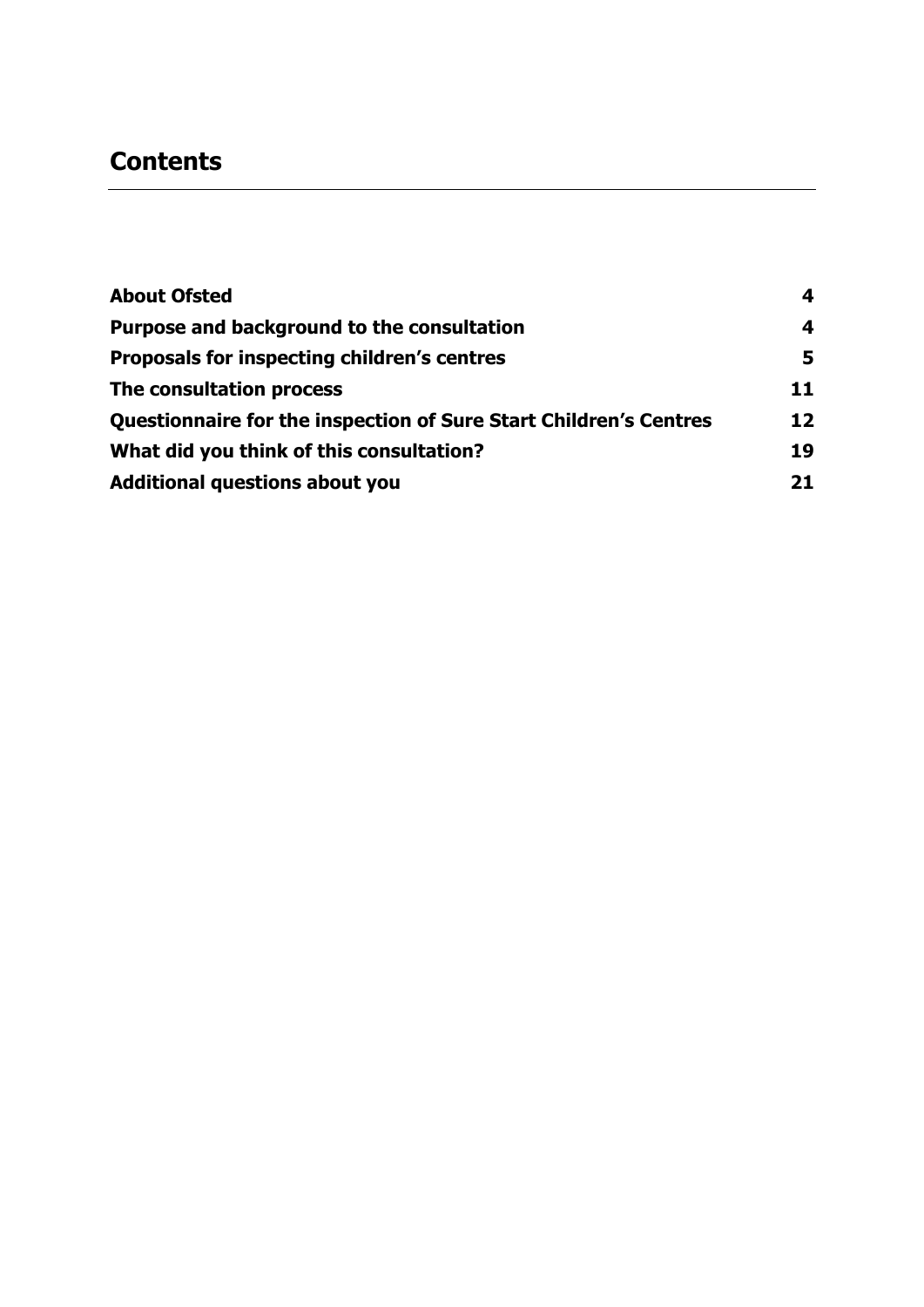

# <span id="page-3-0"></span>**About Ofsted**

1. The Office for Standards in Education, Children's Services and Skills (Ofsted) regulates and inspects to achieve excellence in the care of children and young people, and in education and skills for learners of all ages.

# <span id="page-3-1"></span>**Purpose and background to the consultation**

- 2. This consultation seeks your views on proposals for a revised framework for the inspection of Sure Start Children's Centres<sup>1</sup>. Your views will help to refine and develop the framework.
- 3. The law requires Ofsted to inspect Sure Start Children's Centres at intervals decided by the Secretary of State. Inspections must cover how centres help families with young children, and those expecting children, to access the services they need to help children have a good start in life. In particular, inspections must consider how centres encourage those families who are most in need of intervention and support to use those services.
- 4. Since introducing the current inspection framework in April 2010, there have been changes in the government's 'vision' for children's centres and the way in which local authorities have chosen to commission and deliver services from children's centres. As well as raising expectations through our inspections, we are also proposing to revise our inspection framework to take account of those changes.
- 5. We also wish to make inspections sharper and more focused on the aspects that make the greatest difference to families who are identified as most in need of intervention and support. We are proposing the following:
	- a single inspection and report where local authorities organise their centres in groups that share management
	- simultaneous inspections where local authorities organise their centres in groups that work collaboratively together and share services
	- $\blacksquare$  the inspection of single centres where local authorities continue to use this model
	- **P** revised inspection criteria
	- $\blacksquare$  fewer judgements
	- $\blacksquare$  revised inspection grades

 $\overline{a}$ 

 $<sup>1</sup>$  The law defines Sure Start Children's Centres. For the purposes of this document they are referred</sup> to as children's centres.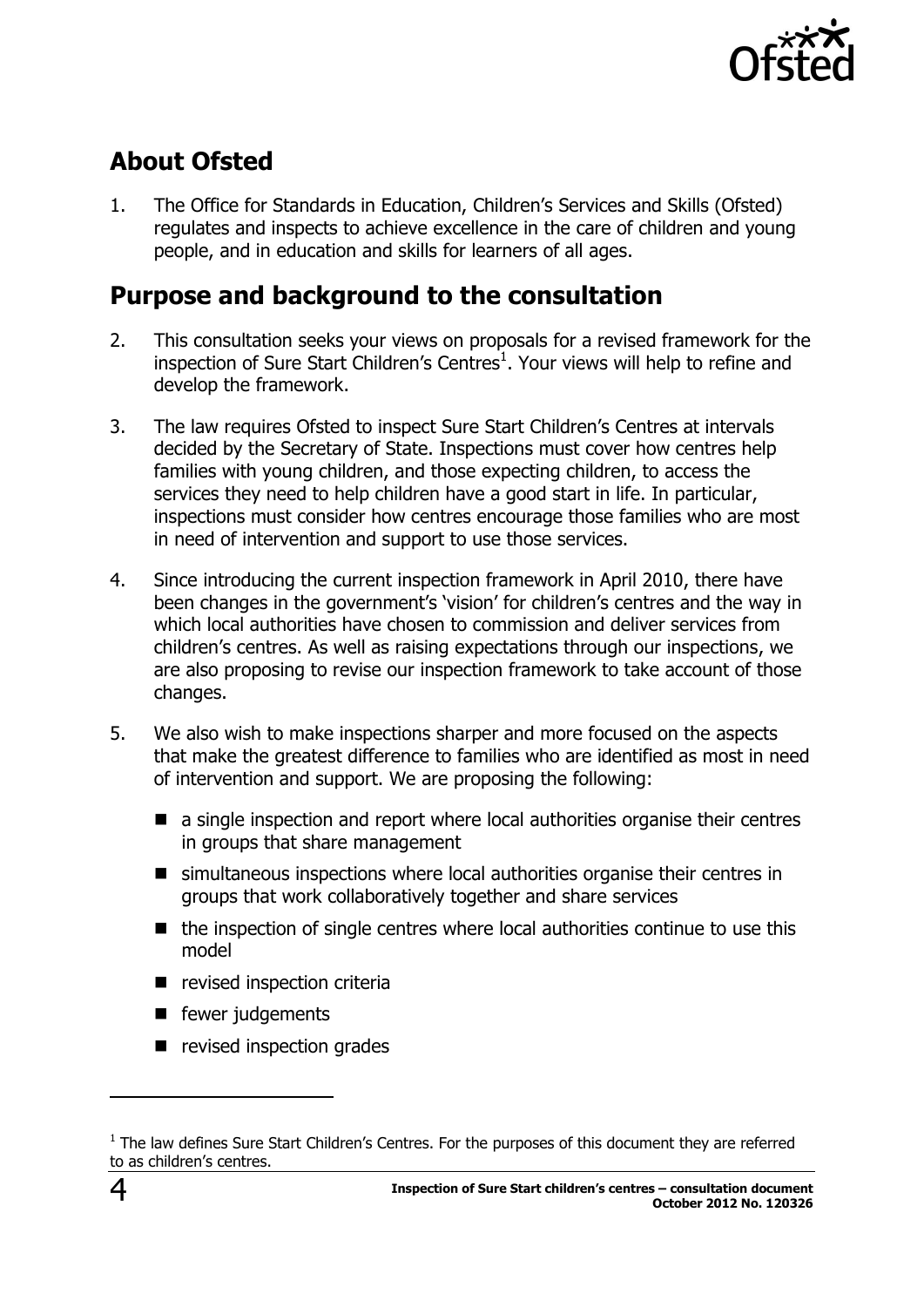

- $\blacksquare$  shorter reports with a short summary
- retention of the optional Ofsted self-evaluation form.
- 6. We intend to test these proposals through pilots in a variety of centres and groups of centres during the autumn. We will use the information gathered from these pilots and from a number of consultation events to finalise the revised arrangements for inspection. Consultation events will include:
	- an online consultation
	- a parents' panel survey
	- an external reference group of organisations involved in children's centres
	- **P** presentations, meetings and other events such as parent focus groups at a number of children's centres.
- 7. We will evaluate the responses received from this consultation alongside the feedback gathered from the events. At the end of the consultation period, we will publish the main findings from the consultation on our website.

# <span id="page-4-0"></span>**Proposals for inspecting children's centres**

### **Inspecting a group of children's centres**

#### **Groups that share management**

- 8. We know that many local authorities have moved away from commissioning a single centre to serve one community and now group their centres across a number of communities (usually linked geographically). This allows centres in those groups to offer a wider range of services, to pool resources and to specialise in particular services made accessible across a larger area. These models of delivery are often referred to as clusters, 'hub and spoke' models, or locality models.
- 9. We propose that where a local authority has moved to a group model that shares leadership and management, we will inspect the group of centres together and produce one report for the local authority that brings out the strengths and areas for improvement of the group as a whole. We have already sought the necessary advice and agreement from the Department for Education that will allow us to change the way we inspect. The arrangements for this will be set out in a remit letter from the Secretary of State for Education that is expected to be in place in by April 2013, subject to the results of the consultation and Parliamentary approval.

#### **Groups that work collaboratively**

10. Some local authorities arrange their children's centres to work collaboratively to deliver services, even though they may not have shared management. Where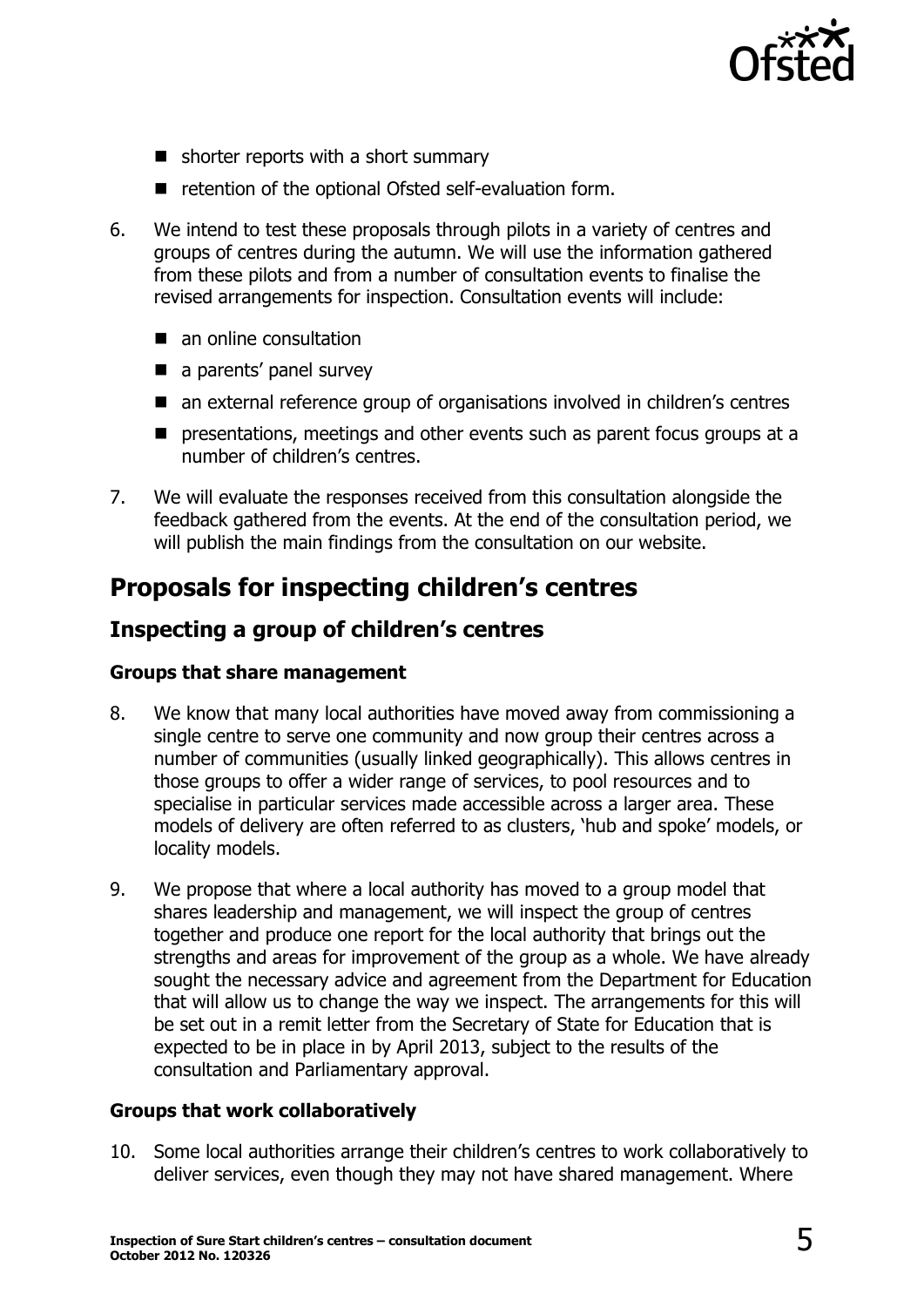

this is the case we propose that we inspect such centres simultaneously and produce separate reports for each centre.

#### **Single centres**

- 11. Where local authorities choose to continue to commission children's centres to work alone, we will continue to inspect and report on these individual centres.
- 12. However centres are organised, we also propose that we carry out a number of inspections simultaneously across a local authority. This will allow us to deploy a larger team of inspectors with a broader range of expertise than currently, to inspect a number of children's centres operating individually or as groups across a geographical area. This has the potential to reduce the number of meetings needed with local authorities and key partners, and avoid any unnecessary duplication.

We propose to develop a flexible framework that allows inspection of a group of centres who share leadership and management, and separate inspections of those that work collaboratively or alone.

Q1. To what extent do you agree or disagree that we should have a flexible framework that allows inspections of a group of centres, as well as individual centres?

Do you have any comments or suggestions on this proposal?

We propose to carry out a number of inspections simultaneously to reduce duplication of meetings and inspection activities.

Q2. To what extent do you agree or disagree that we should carry out inspections simultaneously across a geographical area wherever possible?

Do you have any comments or suggestions on this proposal?

### **Inspection judgements**

- 13. We propose to reduce significantly the number of judgements we make during inspection from 20 to three key judgements, and a judgement for overall effectiveness.
- 14. The three key judgements that will apply in all inspections of children's centres are:
	- $\blacksquare$  access to services by young children and their families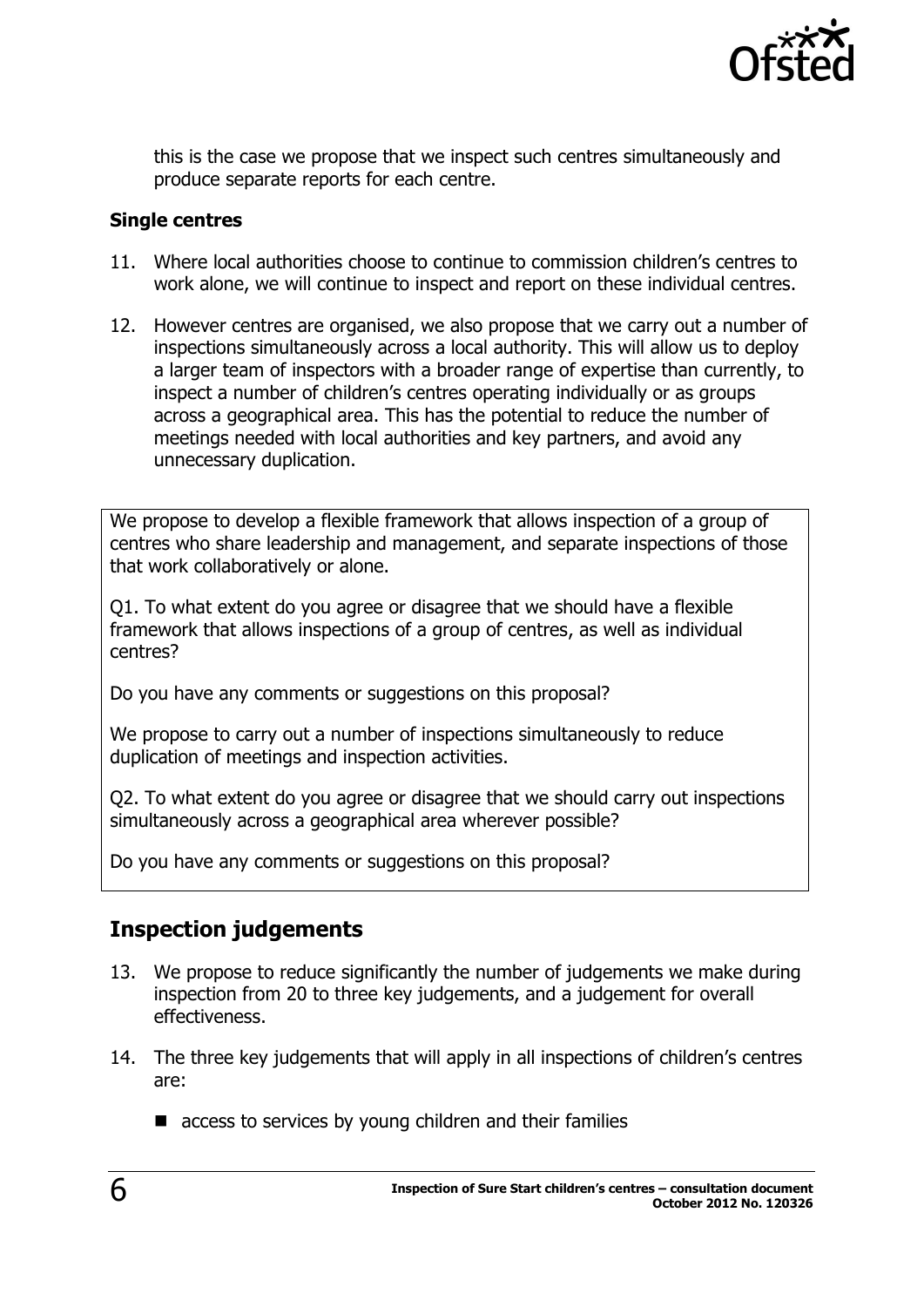

- $\blacksquare$  the quality and impact of practice and services
- the effectiveness of leadership, governance and management.
- 15. These judgements will contribute to an overall effectiveness judgement for the centre or group of centres.

We propose to reduce the number of key judgements we make during inspection.

Q3. To what extent do you agree or disagree that we should reduce the number of inspection judgements we make from 20 to three, with another judgement for overall effectiveness?

Do you have any comments or suggestions on this proposal?

### **Inspection criteria**

16. The revised framework will focus on:

- $\blacksquare$  how an individual centre or group of centres identifies the families with young children who are most in need of intervention and support
- how centres decide on the needs of those families and the types of services and activities that will best meet their needs
- $\blacksquare$  the appropriateness and quality of the targeted services and support being offered
- how centres encourage families who are most in need but least likely to access services
- how centres safeguard children and vulnerable adults
- $\blacksquare$  the quality of the partnership working, for example with parents, health, adult training and employment, other centres and any other partners who provide essential services
- $\blacksquare$  the quality of leadership, governance and management, including the effectiveness of self-evaluation of a centre or group of centres
- the contribution of the centre or group of centres to improving outcomes for young children and their families in the community(ies)
- the use of appropriate and ambitious performance and outcome measures. These will be based on evidence and data for the community(ies) being served and any national and local performance measures agreed with the local authority.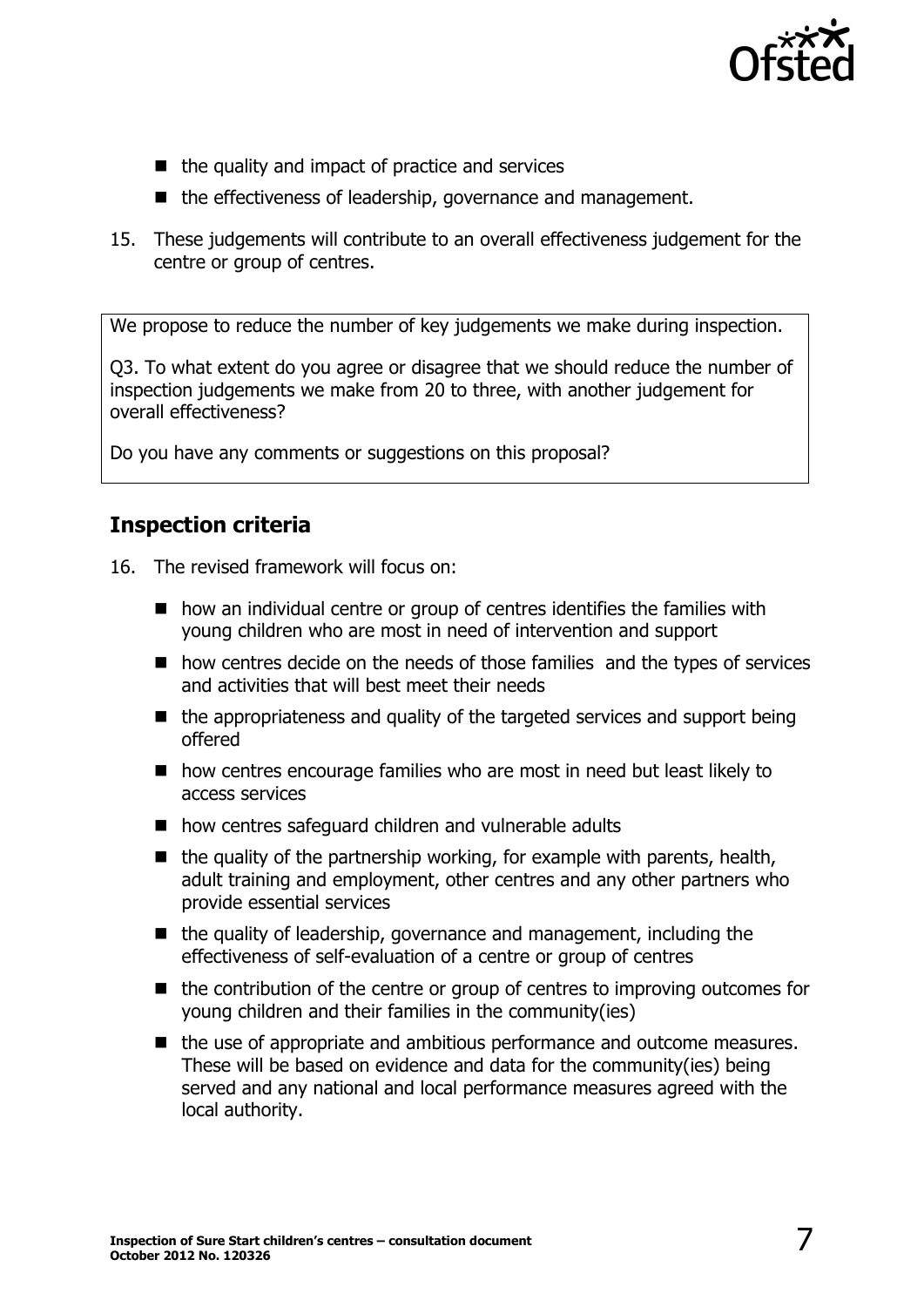

We propose to use the criteria identified above to underpin the three key inspection judgements.

Q4. To what extent do you agree or disagree that the inspection criteria identified in paragraph 16 cover the right areas?

Do you have any comments or suggestions on this proposal?

### **Inspection judgements**

- 17. Access to good quality early years experiences helps children get the start they need and the benefits of those experiences last well into a child's school life. We think that every family using children's centres deserves to use services that are at least good; especially those families that are most in need of intervention and support.
- 18. Any centre that is not good should improve in order to provide the services that families need, and the experiences that will help all children develop. This is especially important where children require early help or targeted services.
- 19. We propose therefore to replace the current judgement of 'satisfactory' with 'requires improvement' and to use a four-point scale for each of the inspection judgements, as follows:
	- **u** outstanding
	- qood
	- **P** requires improvement
	- inadequate.
- 20. We intend to describe what good provision means in the evaluation schedule so that children's centres, local authorities, inspectors and other interested people such as centre users know what has to be achieved in order to be at least good.

We propose to use a four-point grading scale for each judgement inspectors make. The four grades are outstanding; good; requires improvement and inadequate.

Q5. To what extent do you agree or disagree that these grades (outstanding; good; requires improvement and inadequate) are the right ones?

Do you have any comments or suggestions on this proposal?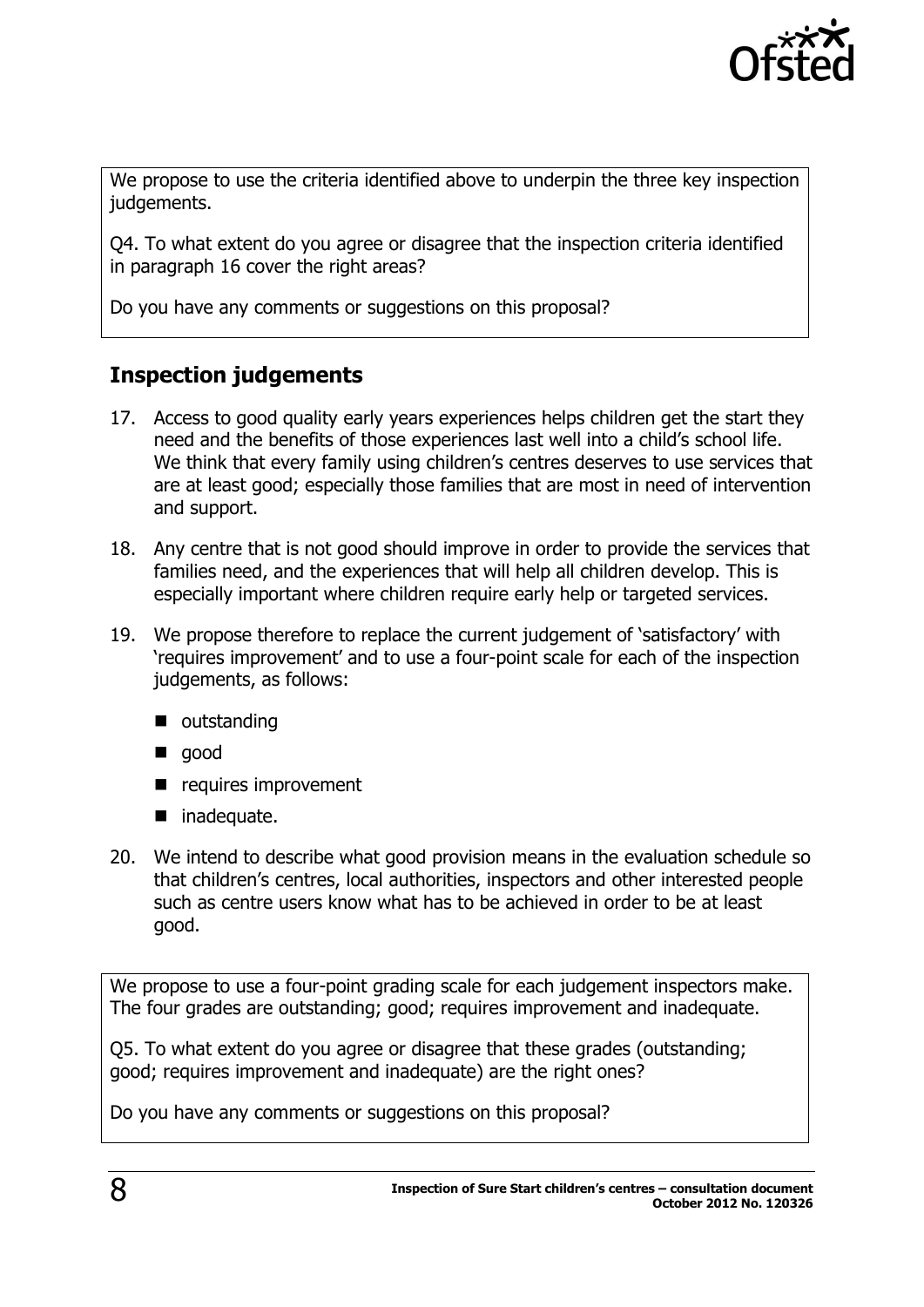

- 21. We will continue to carry out a second inspection of centres that are judged inadequate within 12 months.
- 22. We also propose to re-inspect more quickly than currently a proportion of centres that require improvement subject to the availability of resources. Local authorities have responsibility for the quality of their children's centres and must produce and monitor an action plan in relation to each inspection. We propose to target re-inspection in those local authorities that have the highest proportion of centres judged to 'require improvement' and to focus those inspections on the effectiveness of the action plans.

We intend to target re-inspection of centres judged to 'require improvement' in those local authorities that have the highest proportion of centres at this grade and to focus those inspections on the effectiveness of the centre's action plan.

Q6. To what extent do you agree or disagree that this approach is the right one?

Do you have any comments or suggestions on this proposal?

### **Inspection reports**

- 23. After each inspection, the inspectors will produce a report which will be published on Ofsted's website.
	- Where inspectors inspect an individual standalone centre, the report will cover the strengths and areas for improvement for that centre.
	- Where inspectors report on a group of centres that share management, inspectors will focus on the main strengths and areas of improvement for the group. This is because we want to show how well a group of centres are working together to deliver services across an area that is wider than an area for an individual centre.
	- Where a group of centres work together collaboratively but do not share management, inspectors will report on each individual centre.
- 24. Each report, whether of a group or individual centres, will have a user-friendly summary that parents may use when deciding whether to access services at a centre or group of centres. Each report will include recommendations that set out what actions the local authority and/or the centre or group of centres need to take to improve, especially for those centres that are not yet good.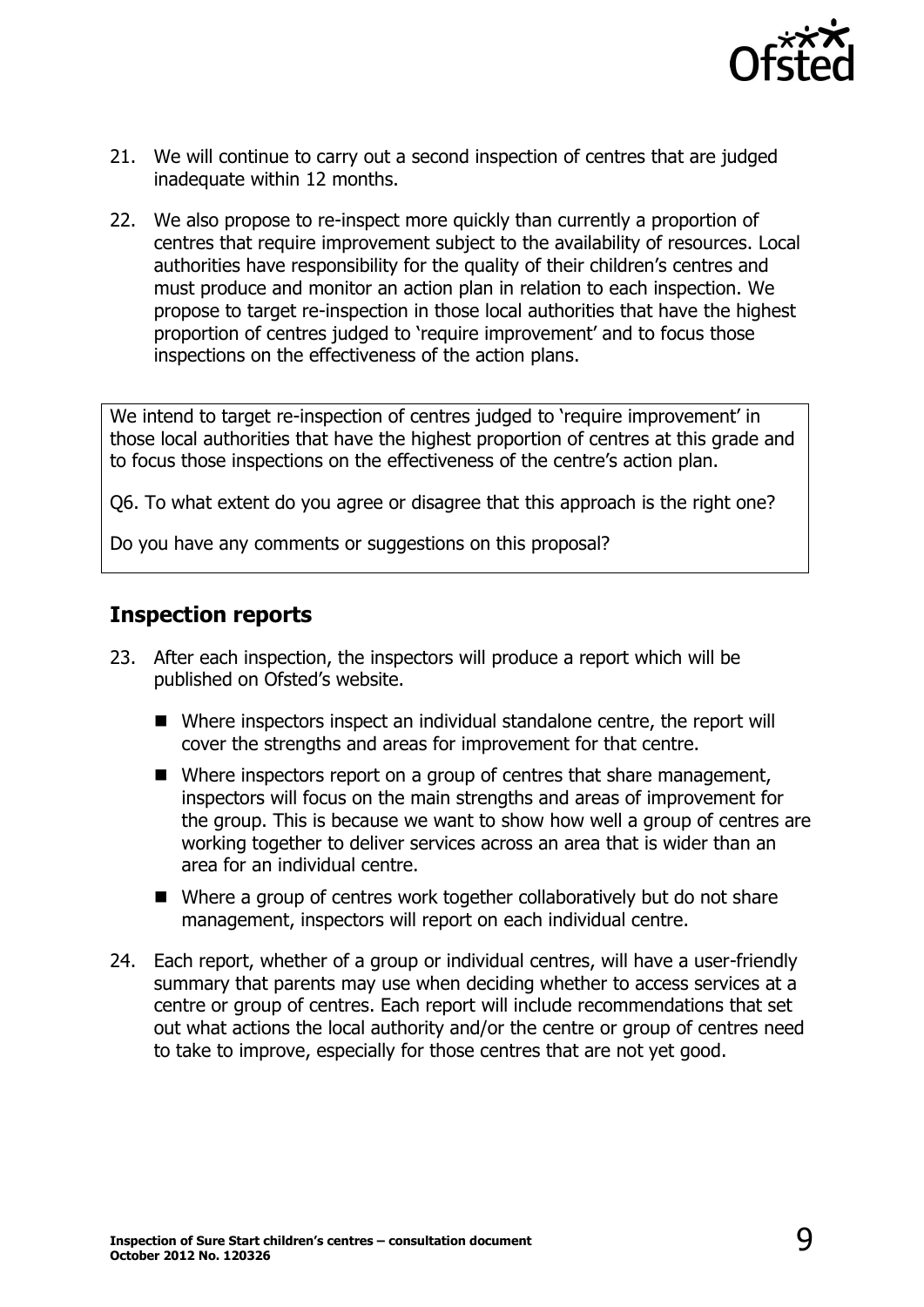

Where centres share management, we propose to produce one inspection report covering a group of centres so that parents, centre leaders and staff, and local authorities can see how well the group works as a whole.

Q7. To what extent do you agree or disagree that we should produce one report for a group of centres that shares management?

Do you have any comments or suggestions on this proposal?

### **Self-evaluation**

- 25. The ability of children's centres to reflect on and evaluate what they do remains at the heart of their improvement.
- 26. Children's centre leaders tell us that they often have to complete multiple selfevaluation forms, especially where they manage a group of centres and/or have registered childcare and/or are also a school for inspection purposes. We know that leaders of services already complete some form of self-evaluation as part of the cycle of improvement.
- 27. We do not want centres to complete additional self-evaluation or multiple forms where centres work together. We want centres to continue to work with all their partners, especially parents, to evaluate and improve what they do. Inspectors will seek evidence of this as part of the inspection.
- 28. We propose to revise the format of the self-evaluation form so that it matches the evaluation schedule being introduced. Completion of the Ofsted selfevaluation form is not mandatory, but many providers have told us that it is a useful format as it allows them to assess themselves against the matters that inspectors consider at inspection. We propose to continue to provide a nonmandatory self-evaluation form for centres. They may use this flexibly, either across a group of centres or individually.

We expect to see some form of self-evaluation by centres and propose to continue to make a self-evaluation form available for children's centres to complete individually or as a group of centres if they wish.

Q8. To what extent do you agree or disagree that we should continue to make a self-evaluation form available?

Do you have any comments or suggestions on this proposal?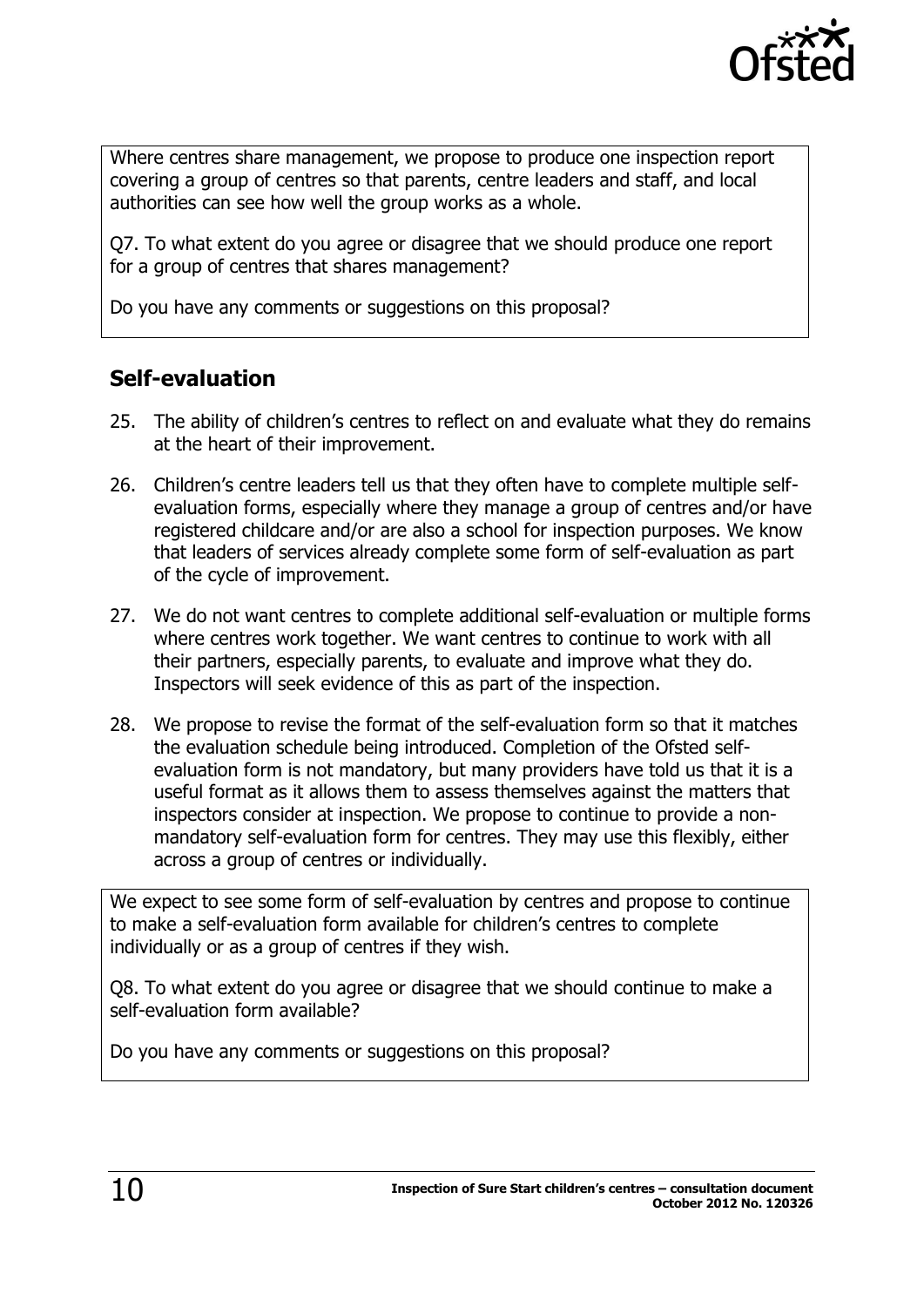

# <span id="page-10-0"></span>**The consultation process**

We welcome your responses to this consultation paper. The consultation remains open until 11 January 2013.

There are three ways to complete and submit the questionnaire and any other comments.

#### **Online electronic questionnaire**

Visit our website to complete and submit an electronic version of the questionnaire: [https://www.surveymonkey.com/s/ofsted-ccen2012.](https://www.surveymonkey.com/s/ofsted-ccen2012)

#### **Print and post**

Visit our website to print a Word or PDF version of the questionnaire that can be filled in by hand: [www.ofsted.gov.uk/resources/120326.](http://www.ofsted.gov.uk/resources/120326) When you have completed the questionnaire, please post it to:

Joint consultation for children's centres and early years provision Ofsted Piccadilly Gate Store Street **Manchester** M1 2WD

#### **Download and email**

Visit our website to download a Word version of the questionnaire that you can complete on your computer: [www.ofsted.gov.uk/resources/120326.](http://www.ofsted.gov.uk/resources/120326) When you have completed the questionnaire, please email it to: [enquiries@ofsted.gov.uk](mailto:enquiries@ofsted.gov.uk) with 'Joint consultation' in the subject line.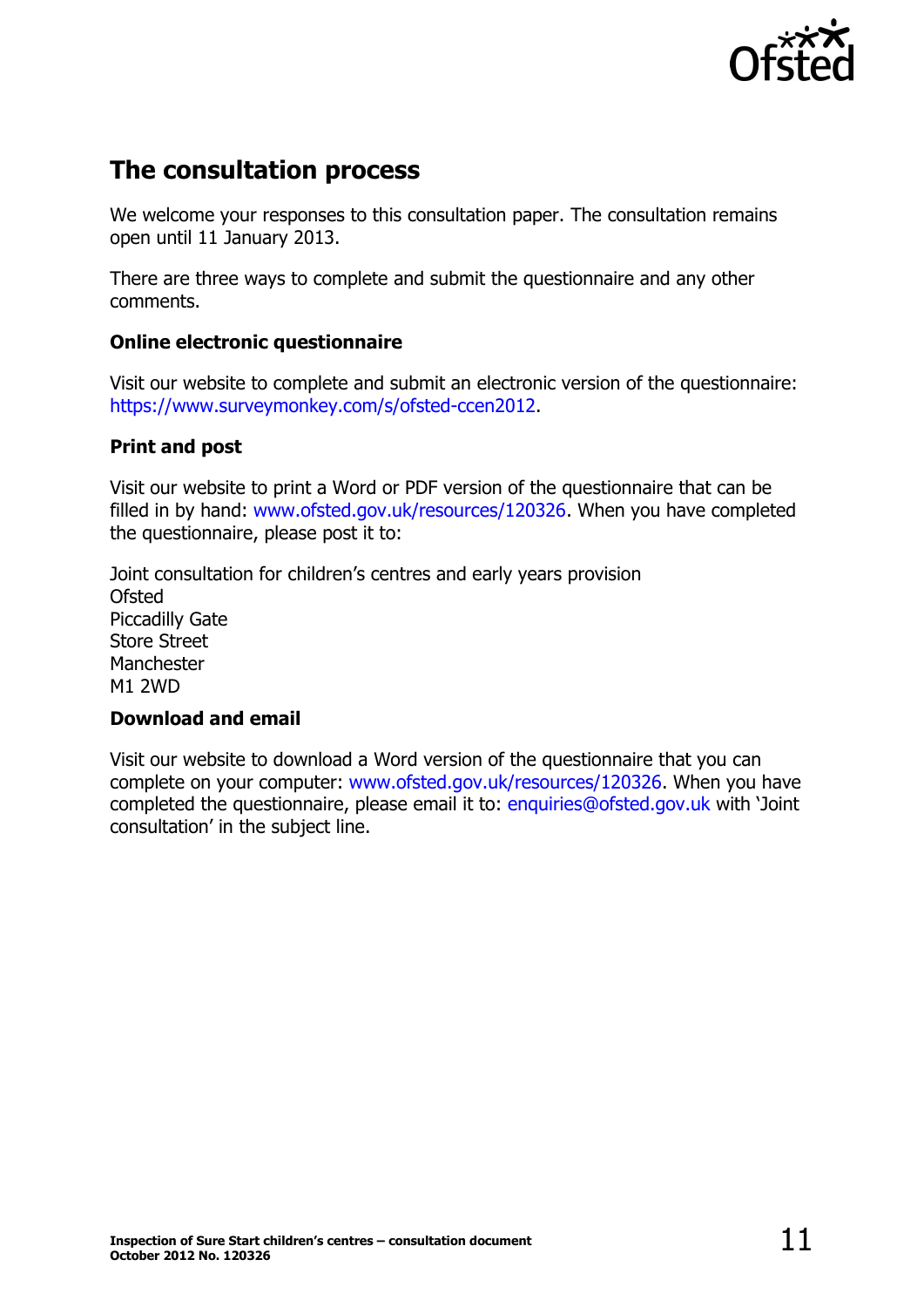

# <span id="page-11-0"></span>**Questionnaire for the inspection of Sure Start Children's Centres**

## **Confidentiality**

The information you provide will be held by us. It will only be used for the purposes of consultation and research to help us to become more effective, shape policies and inform inspection and regulatory practice.

We will treat your identity in confidence, if you disclose it to us. However, we may publish an organisation's views.

Are you responding on behalf of an organisation?

Yes **please** complete Section 1

No **please complete Section 2** 

#### **Section 1**

If you are completing the consultation on behalf of an organisation and would like us to consider publishing the views of your organisation, please indicate this below.

Organisation:

#### **Section 2**

Which of the below best describes you? Please tick one option.

I am:

| a children's centre user               | a representative of a local authority                                                      |  |
|----------------------------------------|--------------------------------------------------------------------------------------------|--|
| a children's centre leader/manager     | a voluntary organisation providing<br>commissioned services for children's<br>centres      |  |
| a children's centre practitioner       | a representative of a government<br>department                                             |  |
| a governor or advisory board<br>member | an employee of Ofsted                                                                      |  |
| a school                               | a partner organisation working with/<br>delivering services through a<br>children's centre |  |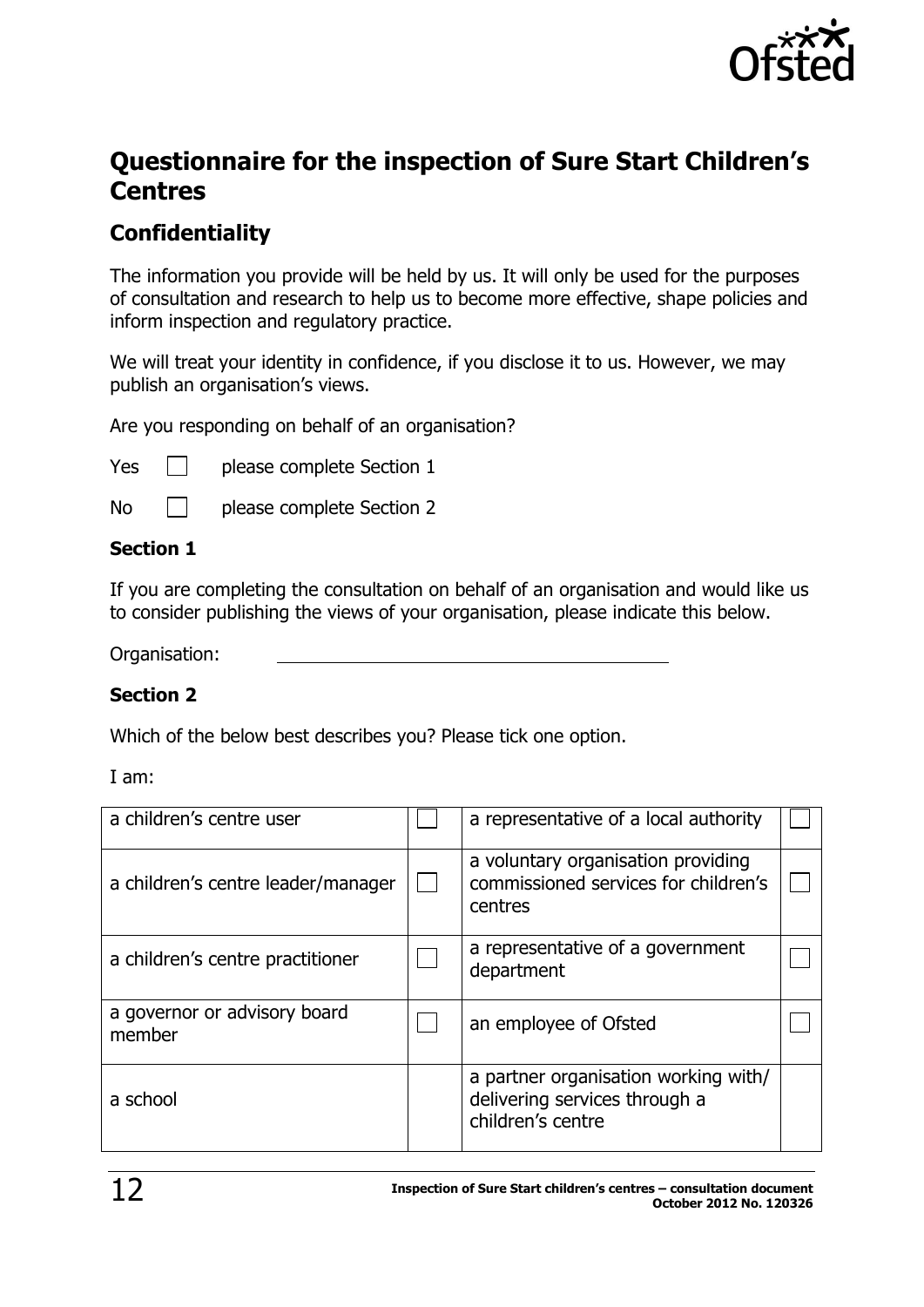

| a member of Ofsted's parents'<br>panel | Prefer not to say |  |
|----------------------------------------|-------------------|--|
| Other (please tell us)                 |                   |  |

### **The consultation questions**

For each of the following questions, please select the option that most closely fits your view and include any additional comments in the boxes provided.

Q1. To what extent do you agree or disagree that we should have a flexible framework that allows inspections of a group of centres, as well as individual centres?

| Strongly<br>agree | Agree | Neither<br>agree nor<br>disagree | <b>Disagree</b> | Strongly<br>disagree | Don't know |
|-------------------|-------|----------------------------------|-----------------|----------------------|------------|
|                   |       |                                  |                 |                      |            |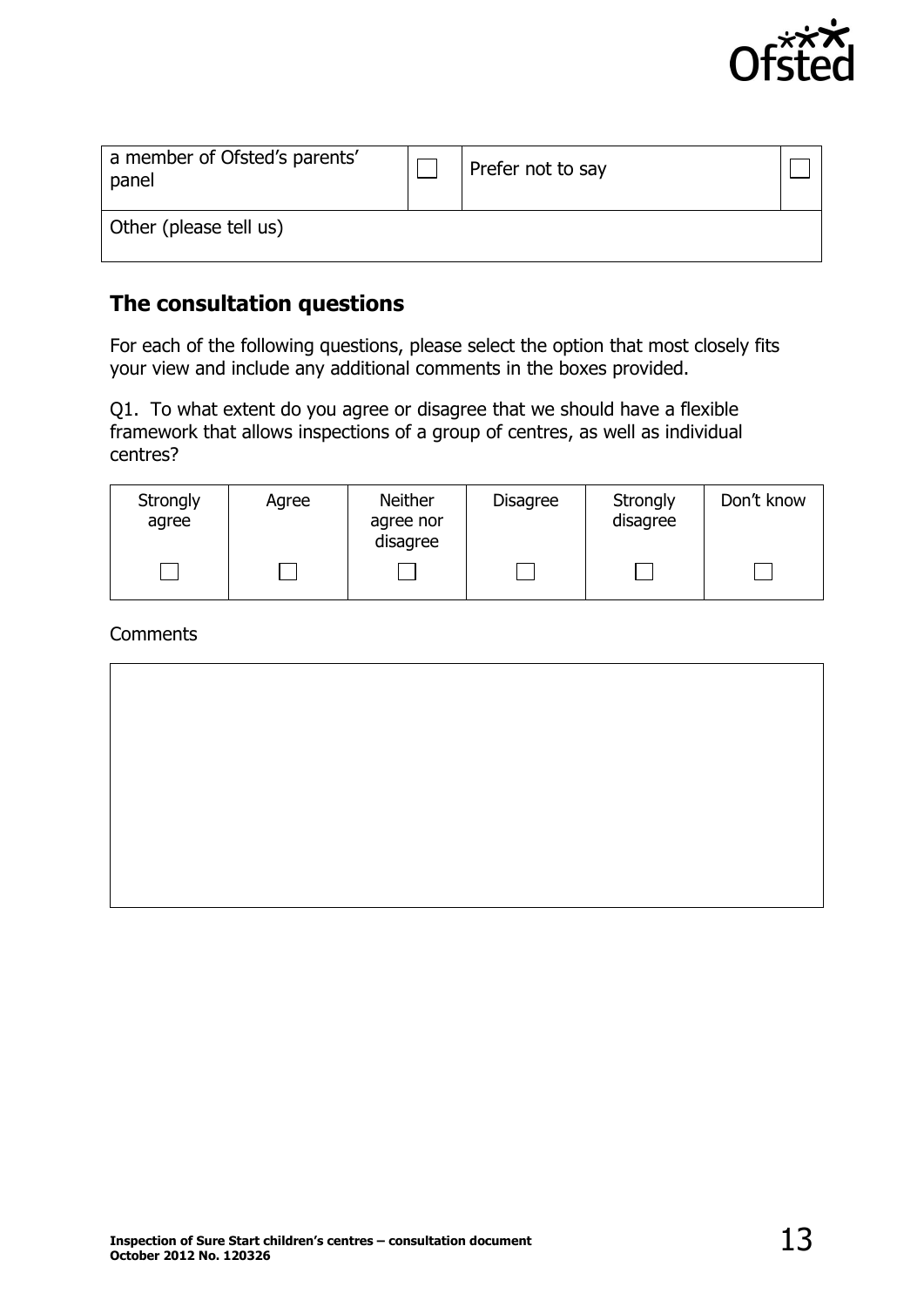

#### Q2. To what extent do you agree or disagree that we should carry out inspections simultaneously across a geographical area wherever possible?

| Strongly<br>agree | Agree | Neither<br>agree nor<br>disagree | <b>Disagree</b> | Strongly<br>disagree | Don't know |
|-------------------|-------|----------------------------------|-----------------|----------------------|------------|
|                   |       |                                  |                 |                      |            |

#### **Comments**

Q3. To what extent do you agree or disagree that we should reduce the number of inspection judgements we make from 20 to three, with another judgement for overall effectiveness?

| Strongly<br>agree | Agree | <b>Neither</b><br>agree nor<br>disagree | <b>Disagree</b> | Strongly<br>disagree | Don't know |
|-------------------|-------|-----------------------------------------|-----------------|----------------------|------------|
|                   |       |                                         |                 |                      |            |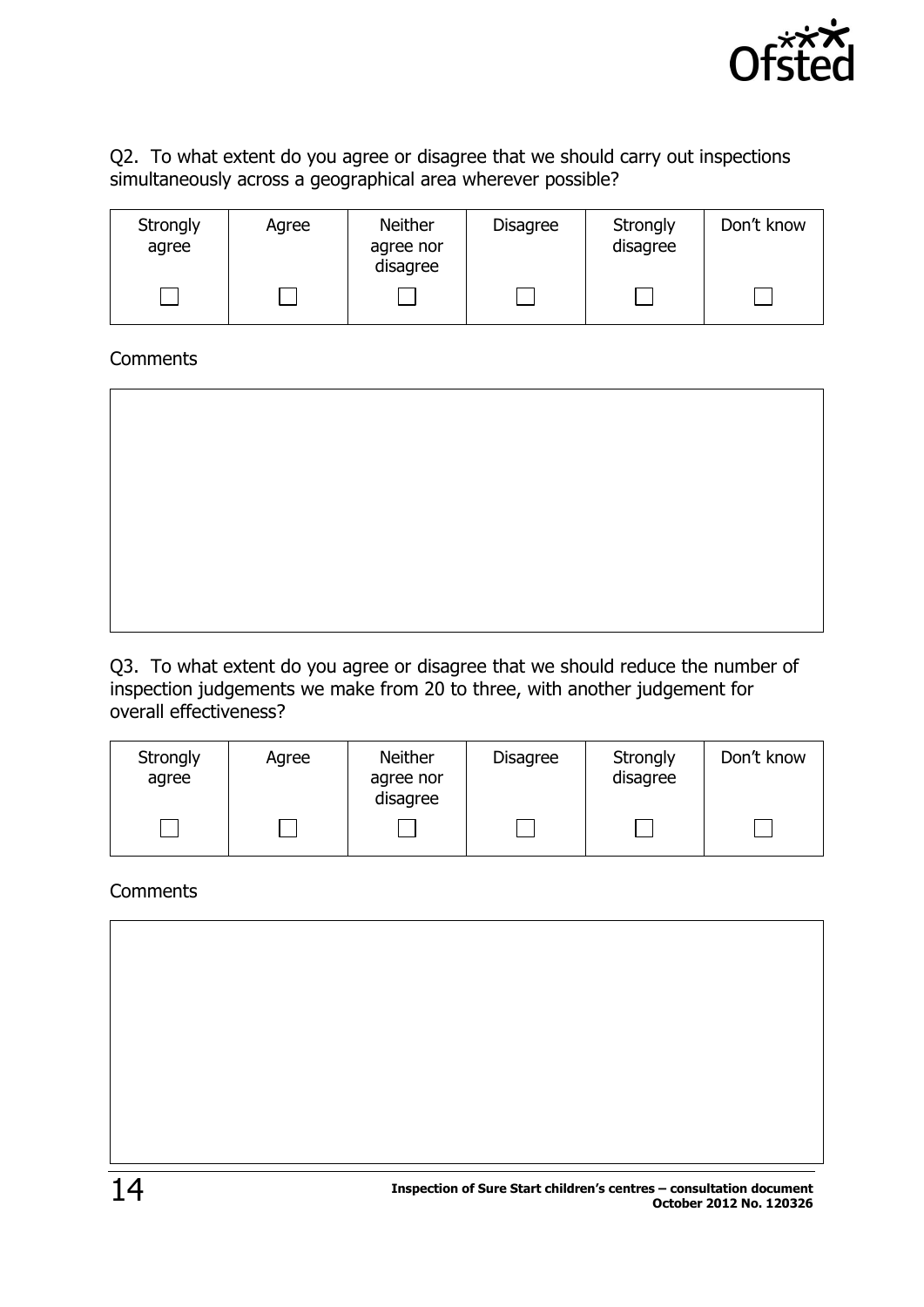

Q4. To what extent do you agree or disagree that the inspection criteria identified in paragraph 16 cover the right areas?

| Strongly<br>agree | Agree | <b>Neither</b><br>agree nor<br>disagree | <b>Disagree</b> | Strongly<br>disagree | Don't know |
|-------------------|-------|-----------------------------------------|-----------------|----------------------|------------|
|                   |       |                                         |                 |                      |            |

#### **Comments**

Q5. To what extent do you agree or disagree that the four grades (outstanding; good; requires improvement and inadequate) are the right ones?

| Strongly<br>agree | Agree | Neither<br>agree nor<br>disagree | <b>Disagree</b> | Strongly<br>disagree | Don't know |
|-------------------|-------|----------------------------------|-----------------|----------------------|------------|
|                   |       |                                  |                 |                      |            |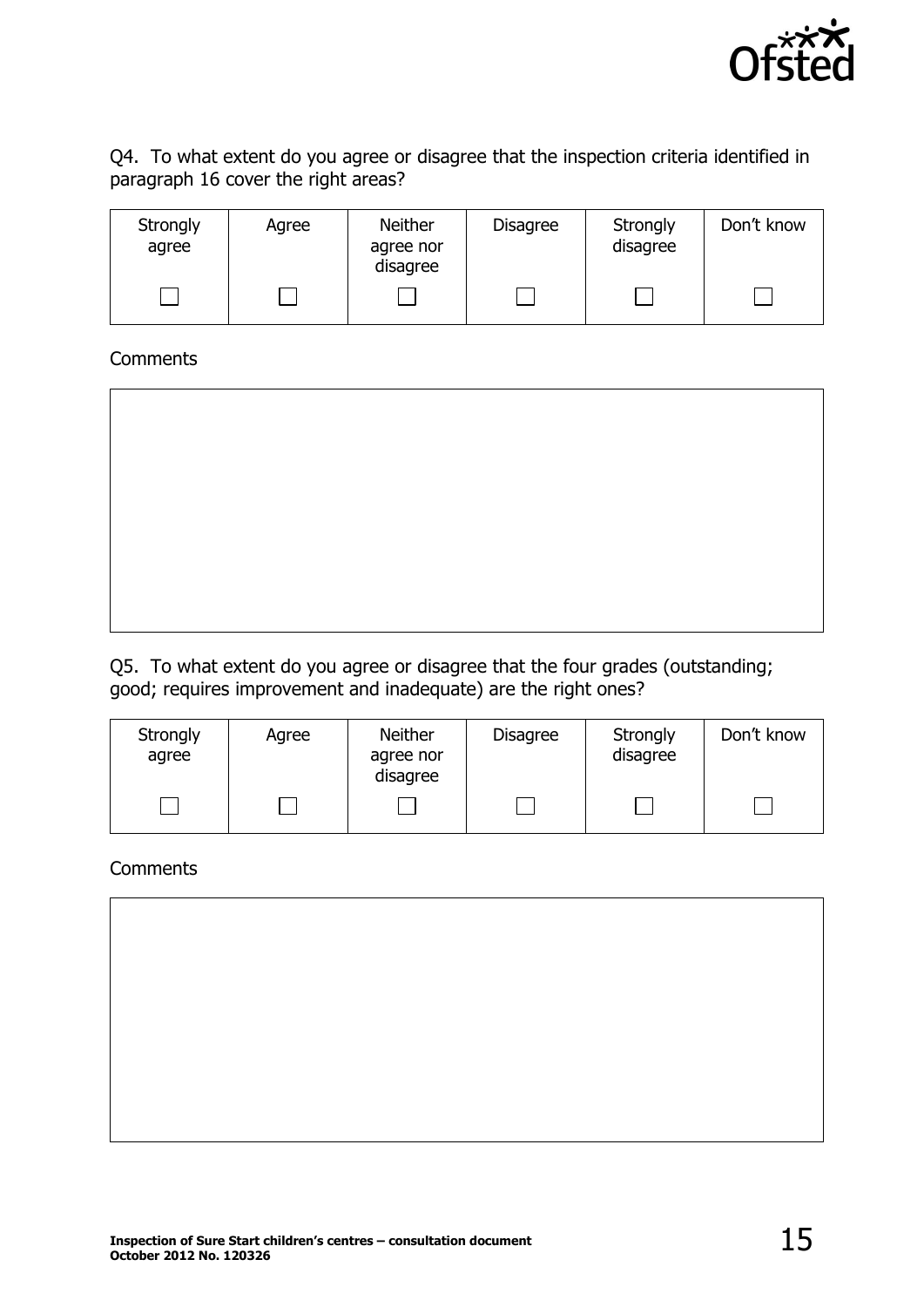

Q6. To what extent do you agree or disagree that we should re-inspect centres judged to 'require improvement' in the local authorities that have the highest proportion of centres with this grade and to focus those inspections on the effectiveness of the action plan that local authorities must produce following an inspection?

| Strongly<br>agree | Agree | <b>Neither</b><br>agree nor<br>disagree | <b>Disagree</b> | Strongly<br>disagree | Don't know |
|-------------------|-------|-----------------------------------------|-----------------|----------------------|------------|
|                   |       |                                         |                 |                      |            |

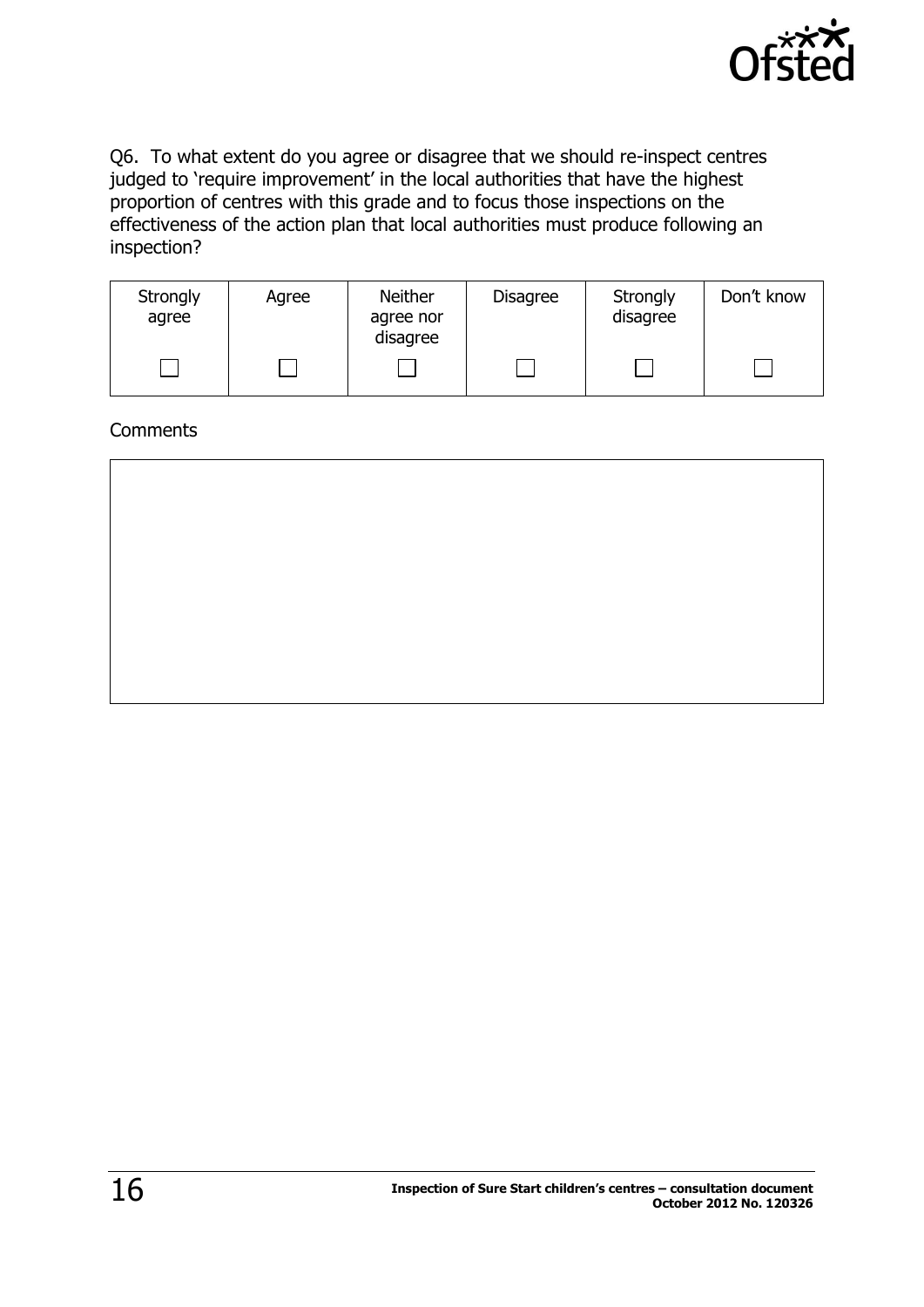

#### Q7. To what extent do you agree or disagree that we should produce one report for a group of centres that shares management?

| Strongly<br>agree | Agree | <b>Neither</b><br>agree nor<br>disagree | <b>Disagree</b> | Strongly<br>disagree | Don't know |
|-------------------|-------|-----------------------------------------|-----------------|----------------------|------------|
|                   |       |                                         |                 |                      |            |

#### **Comments**

Q8. To what extent do you agree or disagree that we should continue to make a self-evaluation form available?

| Strongly<br>agree | Agree | Neither<br>agree nor<br>disagree | <b>Disagree</b> | Strongly<br>disagree | Don't know |
|-------------------|-------|----------------------------------|-----------------|----------------------|------------|
|                   |       |                                  |                 |                      |            |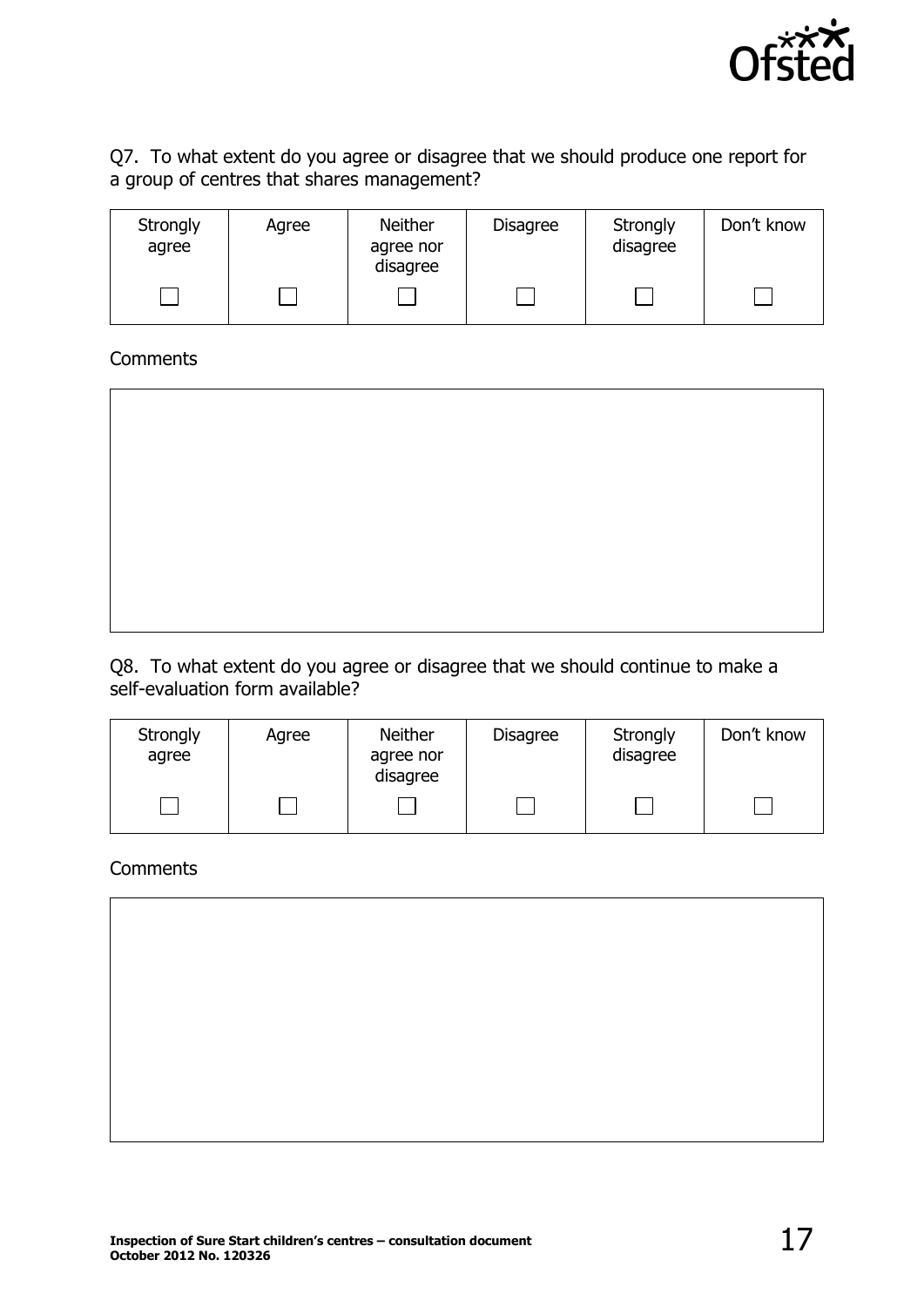

Q9. Do you have any further comments? Please leave them here.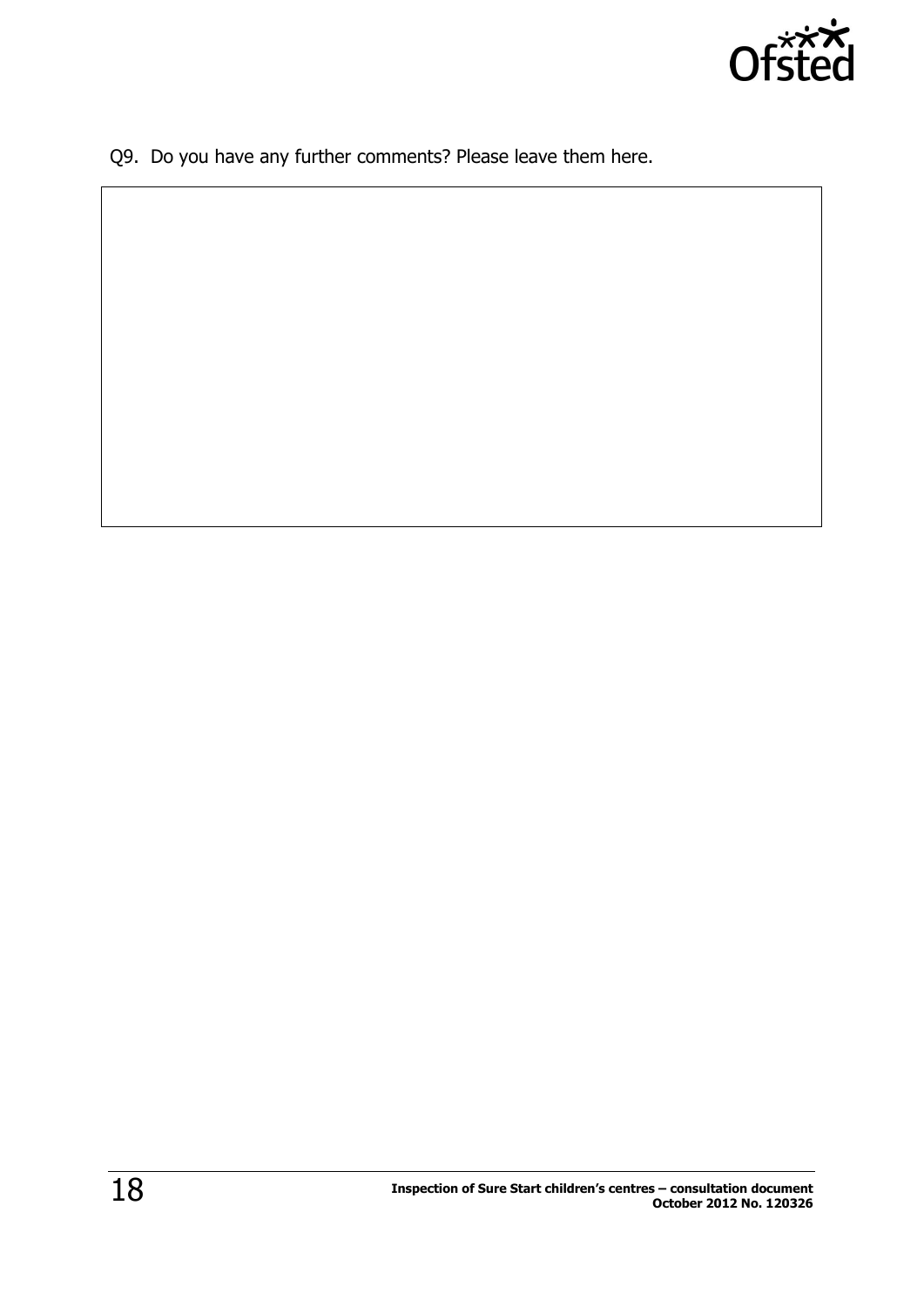

# <span id="page-18-0"></span>**What did you think of this consultation?**

One of the commitments in our strategic plan is to monitor whether our consultations are accessible to those wishing to take part.

Please tell us what you thought of this consultation by answering the questions below.

|                                                                          | <b>Agree</b> | <b>Neither</b><br>agree or<br>disagree | <b>Disagree</b> | Don't know |
|--------------------------------------------------------------------------|--------------|----------------------------------------|-----------------|------------|
| I found the consultation<br>information clear and easy to<br>understand. |              |                                        |                 |            |
| I found the consultation easy<br>to find on the Ofsted<br>website.       |              |                                        |                 |            |
| I had enough information<br>about the consultation topic.                |              |                                        |                 |            |
| I would take part in a future<br>Ofsted consultation.                    |              |                                        |                 |            |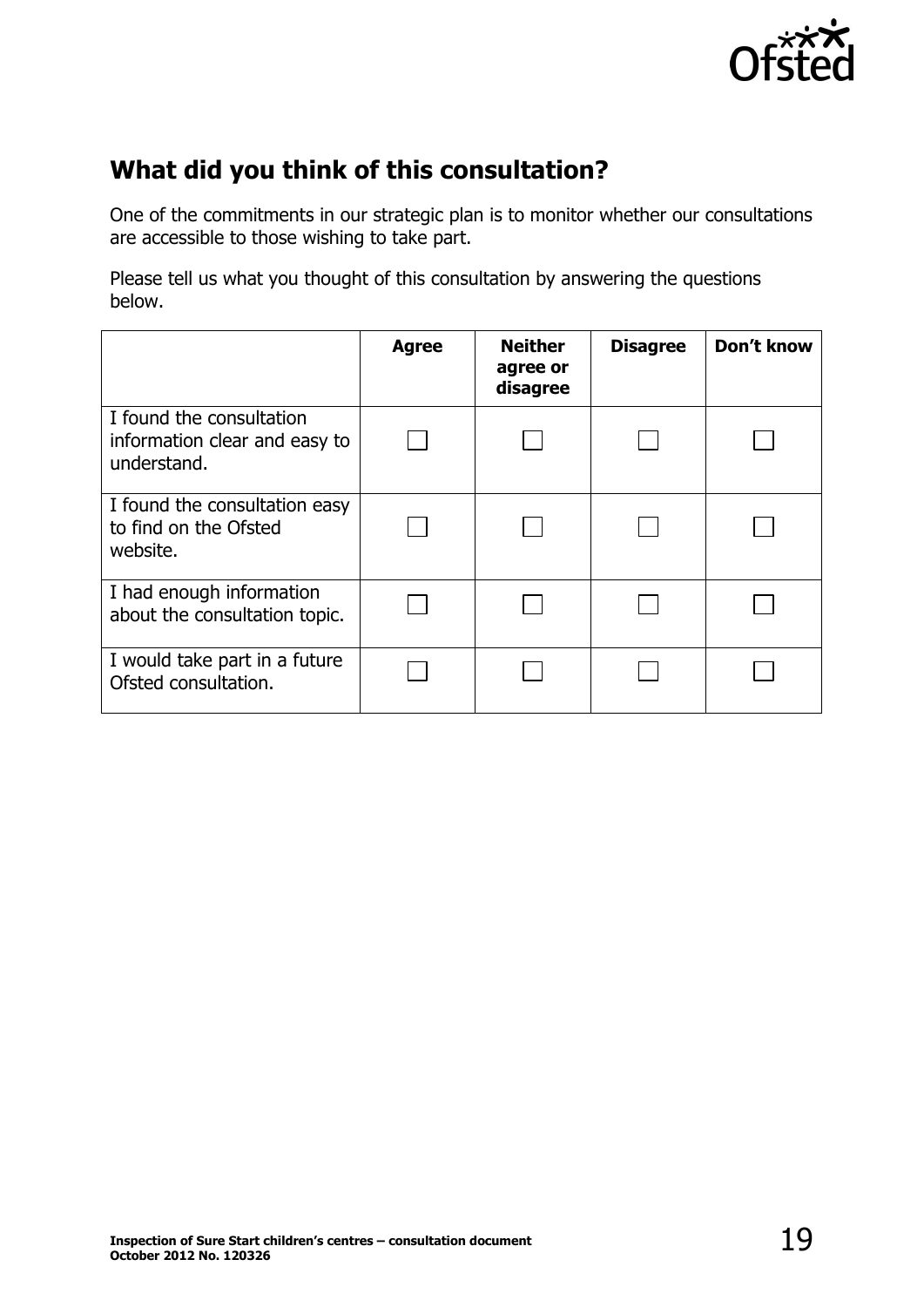

#### **How did you hear about this consultation?**

 $\Box$  Ofsted website

 $\Box$  Ofsted News

□ Ofsted's email alerts service

□ Ofsted conference

 $\Box$  Another organisation (please specify, if known)

 $\Box$  Other (please specify)

Is there anything you would like us to improve on or do differently for future consultations? If so, please tell us below.

Thank you for taking part in our consultation.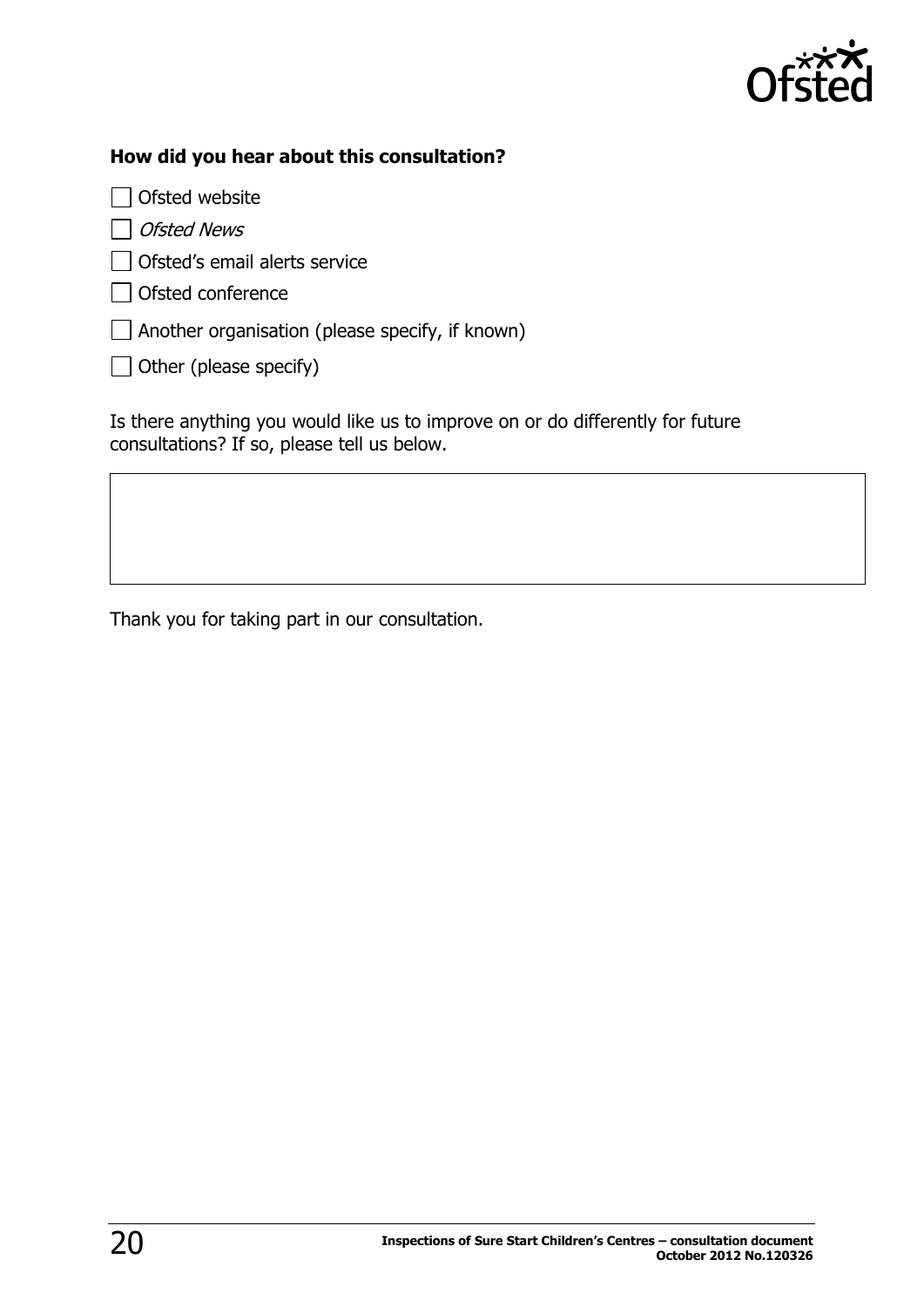

# <span id="page-20-0"></span>**Additional questions about you**

Your answers to the following questions will help us to evaluate how successfully we are communicating messages from inspection to all sections of society. **We would like to assure you that all responses are confidential and you do not have to answer every question.** 

Please tick the appropriate box.

#### **1. Gender**

| Female I | Male |
|----------|------|
|----------|------|

#### **2. Age**

| Under<br>14 | $14 - 18$ | 19-24 | $25 - 34$ | $35 - 44$ | $45 - 54$ | $55 - 64$ | 65+ |
|-------------|-----------|-------|-----------|-----------|-----------|-----------|-----|
|             |           |       |           |           |           |           |     |

#### **3. Ethnic origin**

a) How would you describe your national group?

| British or mixed British    | English        |  |
|-----------------------------|----------------|--|
| Irish                       | Northern Irish |  |
| Scottish                    | Welsh          |  |
| Other (specify if you wish) |                |  |
|                             |                |  |
|                             |                |  |